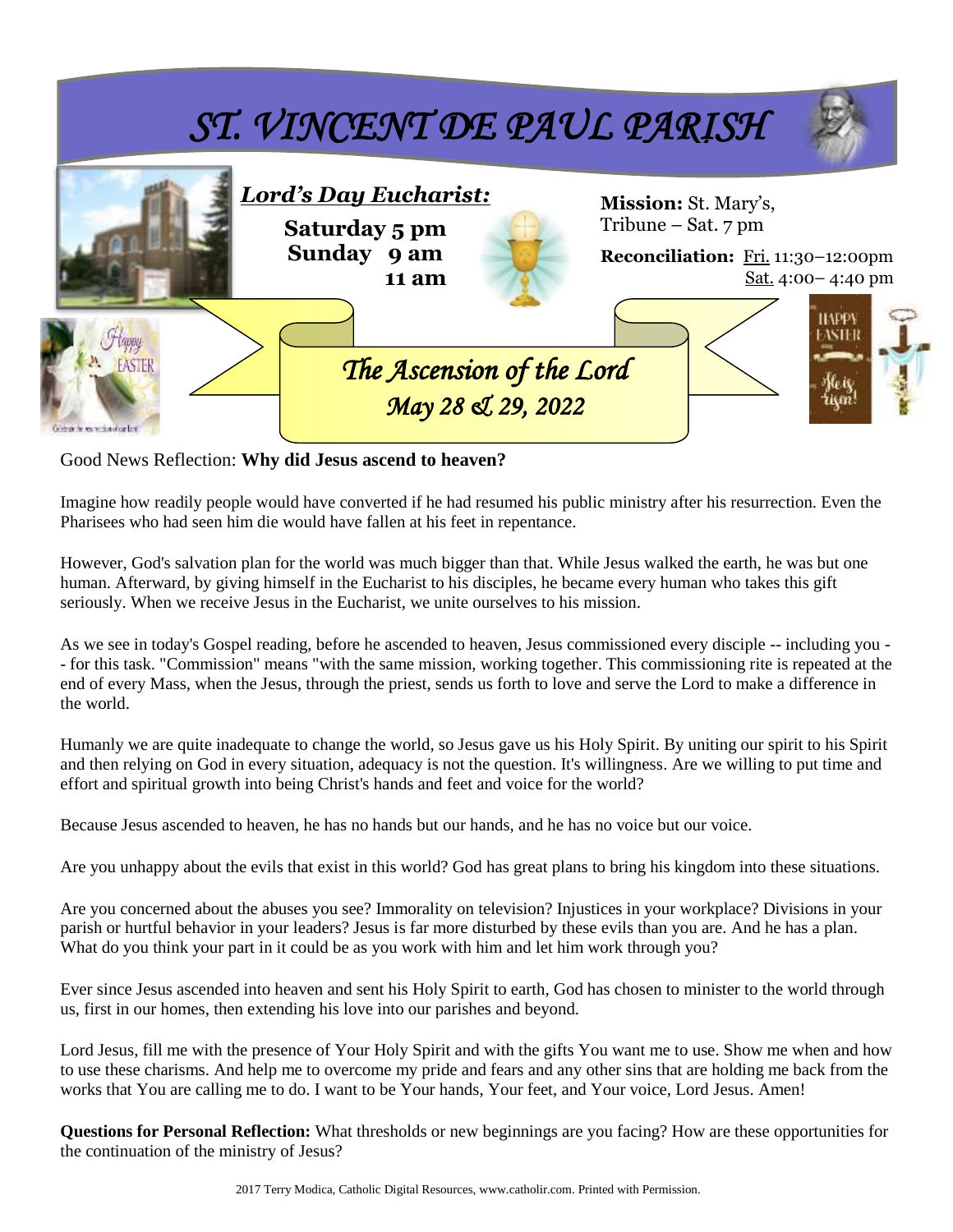| <b>Upcoming Eucharist Celebrations</b><br>************************** |                |          |                             |  |  |
|----------------------------------------------------------------------|----------------|----------|-----------------------------|--|--|
| Sat.                                                                 | May 28         | 5 PM     | Edmund Keck $+$             |  |  |
|                                                                      | <b>St.Mary</b> | 7 PM     | People of China & Taiwan    |  |  |
| Sun.                                                                 | May 29         | 9 AM     | Cliff Kish $+$              |  |  |
|                                                                      |                | 11 AM    | Gerald Dionne +             |  |  |
| Mon.                                                                 | May 30         | No Mass  |                             |  |  |
| <b>Tues</b>                                                          | <b>May 31</b>  | 7 PM     | Frances Krainyk +           |  |  |
| Wed.                                                                 | June 01        | 9 AM     | Special Intentions.         |  |  |
| Thur                                                                 | June 02        | 9 AM     | Robert Lukey $+$            |  |  |
| Fri.                                                                 | June 03.       | 12:10 PM | Gerald Kaip $+$             |  |  |
|                                                                      |                |          | Adoration                   |  |  |
|                                                                      |                | 5 PM     | Benediction                 |  |  |
| Sat.                                                                 | June 04        | 5 PM     | Betty Leskosek +            |  |  |
|                                                                      |                | 7 PM     | Anthony Matthews +          |  |  |
| Sun.                                                                 | June 05        | 9 AM     | Norbert Schultz $+$         |  |  |
|                                                                      |                | 11 A M   | Richard & Yvette Bauche Int |  |  |

### **Summer Bible Study: 1st Corinthians**

Join us this summer for a 10 part Bible Study of St. Paul's First Letter to the Corinthians. First Corinthians is one of the most important letters of the New Testament and we hear from it regularly during the cycle of readings at Mass. The letter covers topics such as the Eucharist, purgatory, immoralities and divisions plaguing the Church, as well as practical advice for living amongst a pagan culture hostile to the Gospel. Sessions will be every Wednesday, from June 29-Aug 31, at 7:00pm in the Church basement. Workbooks and pre-registration are required, cost is \$10 per participant in order to assist with the cost of supplies. Please see the registration sheet near the front doors of the Church. Hope to see you there! A project of the Spiritual and Faith Formation Committee.

This is a **call for nominations** for election to St. Vincent de Paul Parish Pastoral Council. The Annual General Meeting will be held on June 26, 2022. There are two positions to be filled. Please consider putting in your name or nominating someone who is a good choice for one of these positions.

**All committees are required to get their reports to the office by June 6, 2022.**

**Helpers are needed to care for the flower beds at the church this year!** Please contact the office if you would like to put your name on a list of weekly maintenance. 306-842-2129

# *Solemnity of the Ascension of the Lord*



*Acts 1:1-11 Ps 47:2-3, 6-9 Ephesians 1:17-23 Luke 24:46-53*

**Father God**, we thank you for all the blessings in our lives; for the very world in which we live and for the health and strength you have bestowed upon us. Have mercy on us,

God,as we ask now for healing. The suffering Christ endured provided healing and power over illness. Lord, direct that healing toward our loved ones who suffer, who believe you can and will restore them to full health. We call them by name: **Michael VanBetuw, Lawrence Fellner, Jerome Stepp, Darwin Thiel, Jesse Sidloski,** and all those facing an illness or any of life's struggles.

**We would like to celebrate your Special Anniversaries and Birthdays with you!** Let us know if you are having a special birthday and we will announce it the bulletin If you are having a special anniversary this year, 25, 40, 50, 55, 60 and up, we will announce them in the bulletin and have a celebration in September.



**Sacred Images Giveaway;** June is the month dedicated to the Sacred Heart of Jesus. To promote and commemorate devotion to the Sacred Heart, at all three Masses on June 4/5 there will be free small

magnets with an image of the Sacred Heart of Jesus, as well as the Divine Mercy image, available for parishioners. One per household please, while supplies last. Also, there will be larger magnets available for purchase, \$5 each (cost recovery). Please fill out the order sheet next to the magnets and we'll be in touch when the orders are ready. A project of the Spiritual and Faith Formation Committee.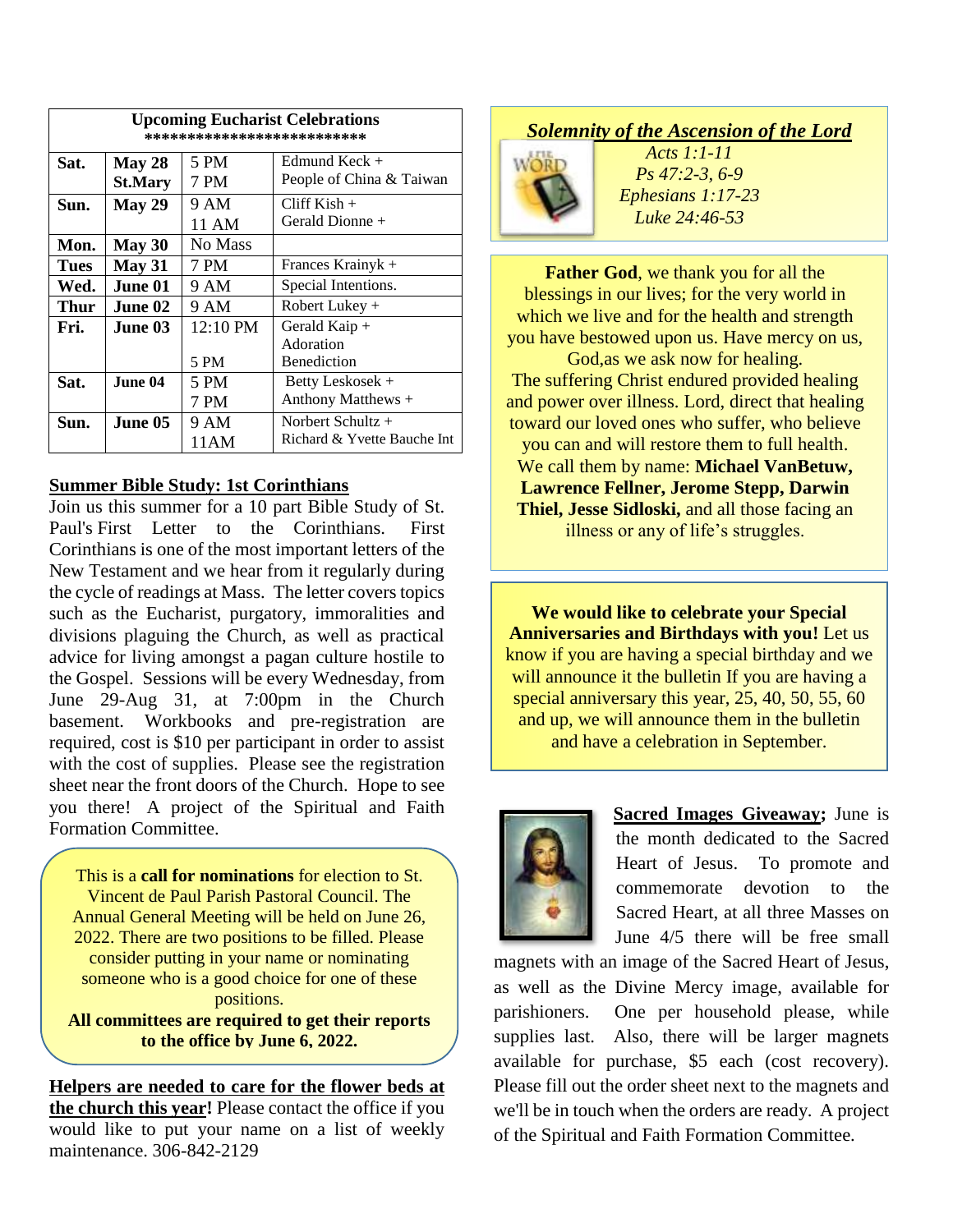#### **Welcome Visitors & New Parish Members!**

Our Parish family warmly welcomes new members. Please fill out a new parishioner form at your earliest convenience. The forms are located on the table in the foyer! As well, if any parishioners have changed information regarding their address, phone number, etc., please let the parish office know!



**Angelo is Looking For Extra Helpers at McKenna Hall:** In preparing for the Oilman's Banquet. We need; 5 extra preparation helpers on June 1 from 9am-12pm; 5 extra preparation helpers on June 1 from 1pm- 4pm; 6 extra helpers for loading and delivery on June 2 from 10:30am-1:30pm. Call Angelo at 306- 891-9455 to volunteer or ask questions.

**A sincere thank you** to all who supported the **CWL Brunch and Bake Sale**! Thank you to all who attended, to all who donated baking, to the K of C for assisting with our workload, to those who donated prizes and for those who purchased raffle tickets! Congratulations to the raffle winners: Cliff Benning - Turkey Fryer, Roberto Roman - Glassware, Wendy Sidloski - Handcrafted Horse, Lise Soles - Bernie Brown Print, Vic Messer - Tupperware, Dave Rennie - Joseph Ribkoff; Anchor Glassware Tiffany Bohn - Evelyn Lane Hat, Linda Wagner - Hanging plant, Gabrielle Sidloski - Stained Glass Angel Chris Diemert - Framed Mirror, Shirley Mondor - Pottery Dish.



**Knights of Columbus Weyburn Meetings Schedule:** - June 13th; 2022 2023 Budget and Executive will be proposed. If any Br wishes to hold a

position, please contact Br Aime Isabey, Br.Richard Wick or Br Ron Klein ASAP - June 27th: Voting on the Budget and Executive and fellowship.

## **Stewardship Bulletin Bit: The Ascension of the**

*Lord; "I am the Alpha and the Omega, the first and the last, the beginning and the end." (Revelations 22:13*). This is a reminder of how we should live our lives 24 hours a day, 7 days a week – putting God first in all that we do. Not only when I am at Mass and parish activities, but when I am in the world, at work or at school. Living gratefully and generously is an intentional lifestyle. Every decision you make either moves you closer to God or farther away. Choose wisely!

### **Parish Library Booksale!** The Parish

Library will be holding a booksale from May 21-29. We'll be selling older, unused or duplicate copies of books from the library to make room for new materials. Books for sale will be placed on the library



cart near the front door. Please take as many books as you want and leave a donation of any amount. The cart will be refreshed throughout the sale period so check back regularly. All funds will go towards the purchase of new library materials. Pro libris! .